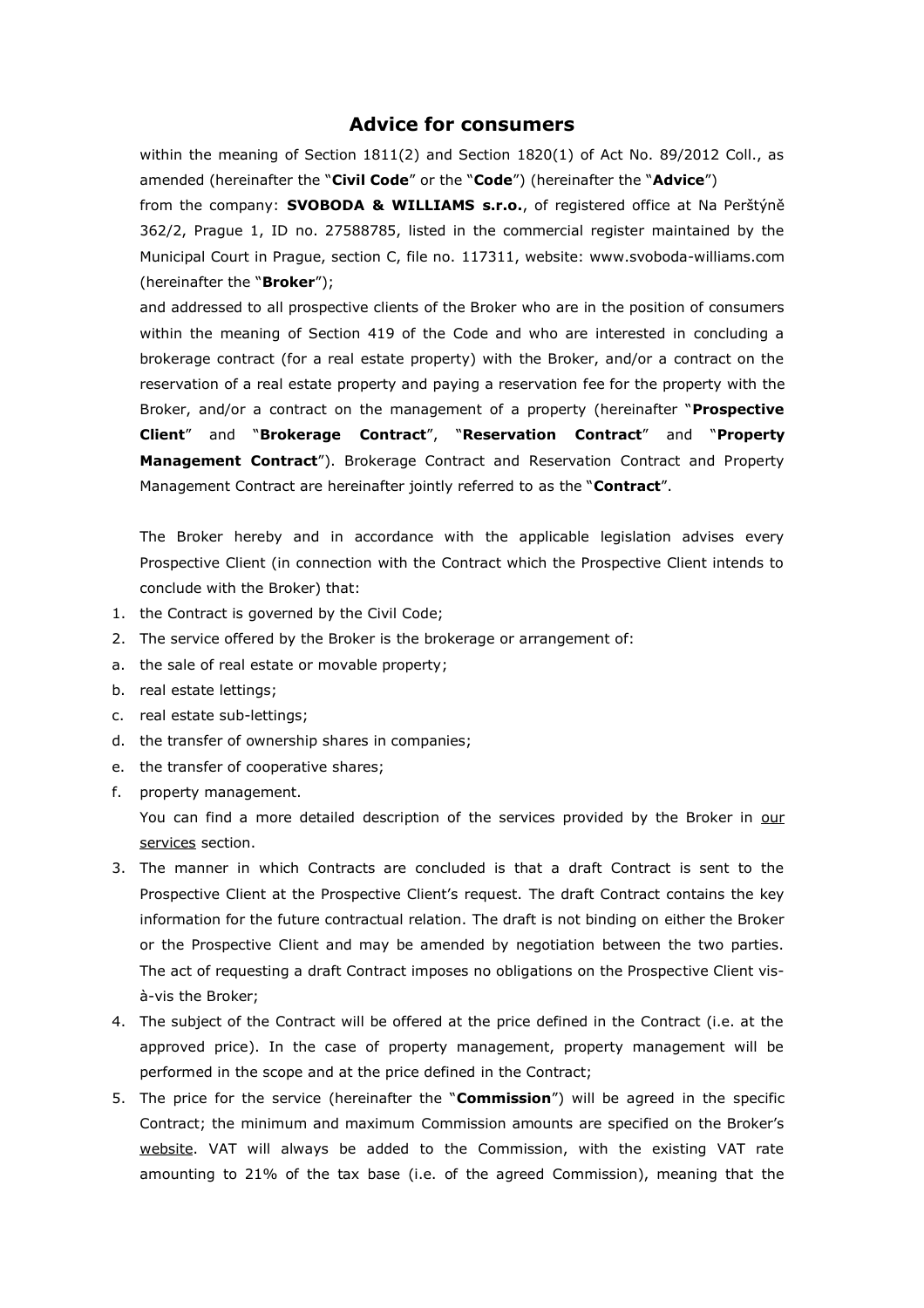Prospective Client is obliged to pay the Broker both the agreed Commission and the VAT calculated on this Commission.

- 6. All the Broker's costs associated with its activities under the Brokerage Contract are covered by the agreed Commission.
- 7. The Prospective Client's rights in connection with any defective provision of services and the terms of such rights are governed by Section 1914 et seq. of the Code (and in particular Sections 1915 and 1916 and 1921 to 1925 of the Code).
- 8. Complaints may be filed in the following ways:
	- a. at any time by e-mail to the address: stepan.kafka@svobodawilliams.com;

b. during business hours at the Broker's registered office or place of business. The complaint must specify the defect in the provided service, including the right the consumer is exercising. In the event of minor defects the consumer may demand a discount from the purchase price and/or the elimination of the defect (rectification). In the event of major defects, the consumer may additionally demand that the service be provided again (if possible) or may repudiate the contract. Once asserted, a claim can only be changed with the Broker's consent.

- 9. Any kind of defect must be reported to the Broker without delay, or within the statutory time limit at the latest, otherwise the complaint will not be accepted.
- 10. The Broker will issue the consumer with a written (e-mail) confirmation of receipt of the complaint, stating when the consumer filed the complaint, the scope of the complaint and how the consumer wants the complaint to be dealt with. The Broker will additionally issue a confirmation of the date and how the complaint was dealt with, including confirmation of the performance of rectification and its duration, or, where appropriate, reasons in writing for rejecting the complaint.
- 11. The Broker will decide on the complaint immediately or, in complicated cases, within three working days. The period of time necessary for an expert assessment of the defect, proportionate to the type of service in question, does not start to run until after such time limit. Complaints, including the elimination of defects, will be dealt with without undue delay, but no later than 30 days after the complaint is filed, unless the Broker and the consumer agree on a longer time limit. If this time limit expires without the complaint being resolved, the Broker will be deemed to be in gross breach of the Contract.
- 12. **Special advice on the possibility of repudiation of a Contract if the Contract was concluded off the Broker's customary business premises (see additionally Section 1828(2) of the Code):**

If a Contract was concluded off the Broker's customary business premises, you have the right to repudiate the Contract (without giving reasons) within 14 days after the day following the conclusion of the Contract. For the purposes of exercising the right to repudiate the Contract you must unilaterally inform the Broker of your decision to repudiate this Contract, e.g. by a letter sent by post or e-mail. You may use the included specimen form for repudiating a Contract, but you are not obliged to. If you make use of this option, the Broker will immediately send you confirmation of the receipt of this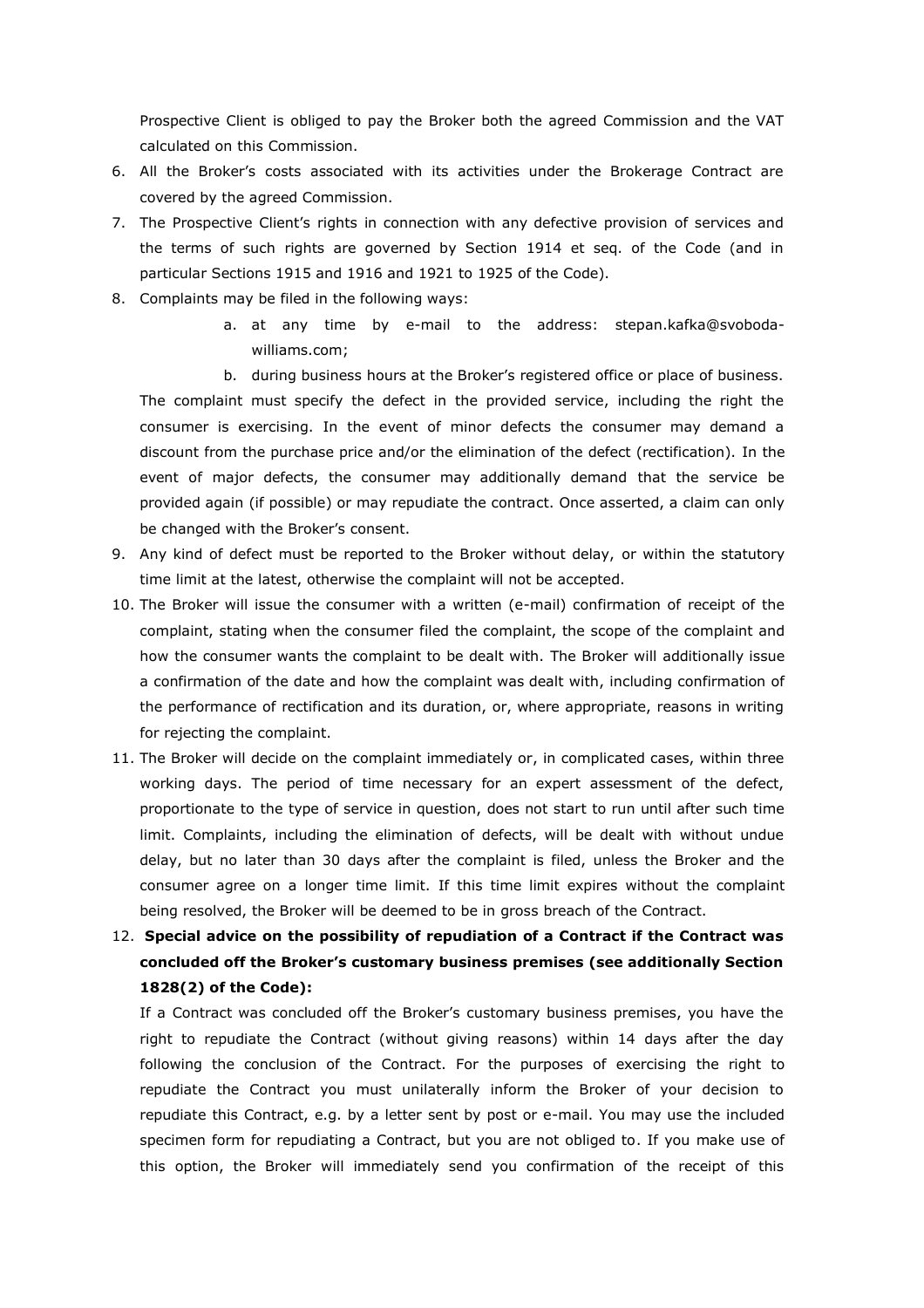Contract repudiation notification. The Contract repudiation notification must be sent before the appropriate time limit expires, otherwise the repudiation will be invalid.

At the same time, however, the Broker expressly advises you (within the meaning of Section 1837 of the Code) that you will not have the right to repudiate:

- a) a Brokerage Contract (on the terms set out above) if you requested that the provision of services begin during the time limit for repudiating the Contract and the Broker brokered (at the latest on the day preceding the sending of the repudiation notification) a person interested in the purchase/lease of the property in question on the terms laid down in the Brokerage Contract. In such an event your repudiation notification will not be accepted by the Broker, regardless of whether you were informed about the brokered person by the Broker; this does not affect your option of having the matter ruled on by a court;
- b) from a Reservation Contract (on the terms set out above), if you requested that the provision of services begin during the time limit for repudiating the Reservation Contract and the purpose of the Reservation Contract was fulfilled during this time limit and a contract was signed between the property owner and a prospective buyer/tenant.
- 13. If a consumer dispute concerning a purchase contract or services provision contract arises between the Broker and the consumer and this dispute cannot be resolved by mutual agreement, the consumer may file a petition for extrajudicial settlement of the dispute with the appropriate consumer disputes extrajudicial settlement body, which is

## **Czech Commercial Inspectorate**

*Central Inspectorate – ADR department* Štěpánská 15120 00 Prague 2 E-mail: [adr@coi.cz](https://www.coi.cz/pro-podnikatele/informace-pro-prodejce-zbozi-a-sluzeb/mimosoudni-reseni-spotrebitelskych-sporu-adr/) Website: [adr.coi.cz](https://adr.coi.cz/)